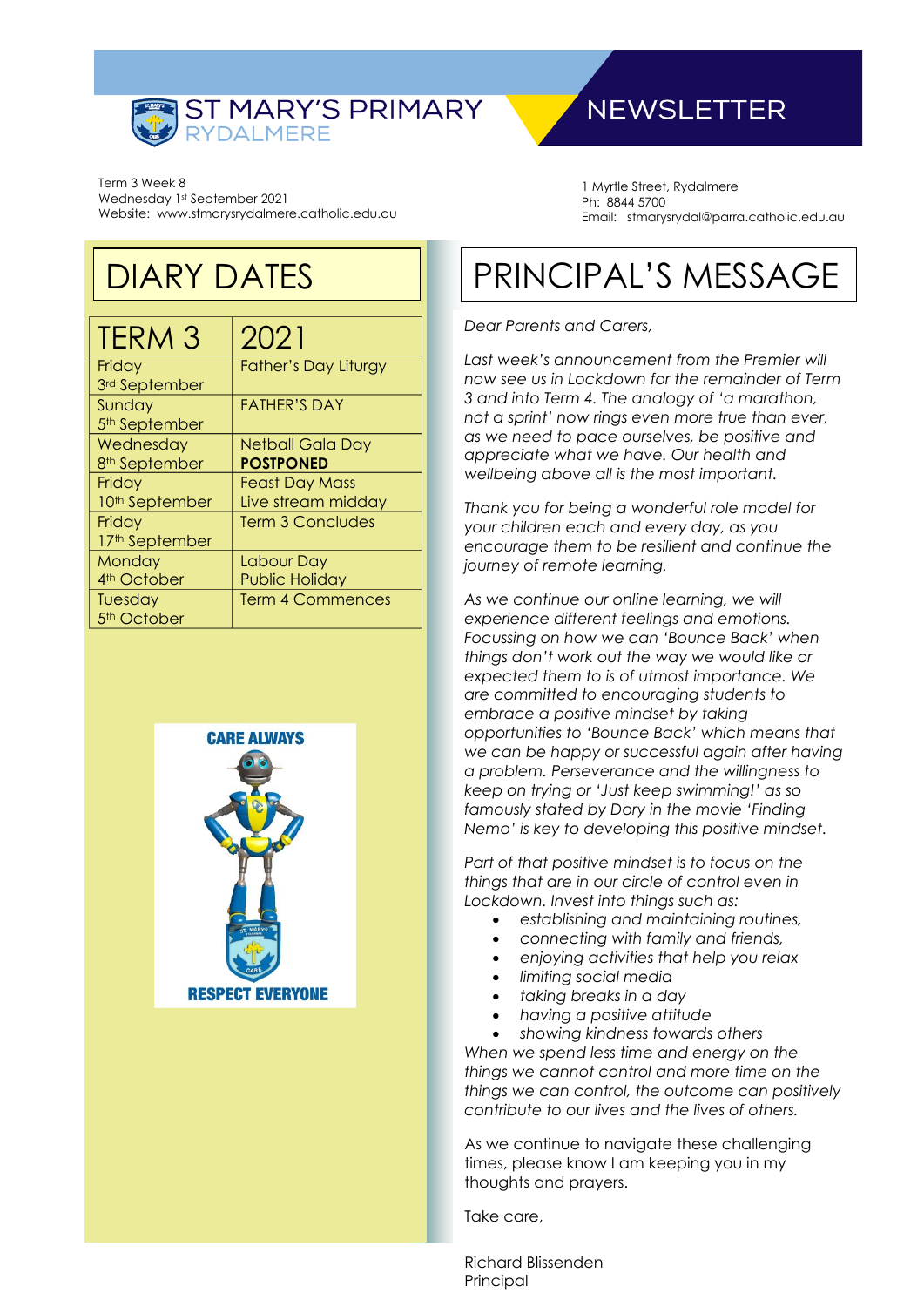### **PLEASE UPDATE YOUR CONTACT DETAILS**

On Monday 16 August you would have received an email or SMS (for those parents without email) from Catholic Education Diocese of Parramatta (CEDP) asking you to review and, where necessary, update the key information they hold about your children currently enrolled in CEDP schools.

The purpose of this review is to ensure that CEDP has the right details to correctly identify and support students, including contacting families in an emergency or to share important updates.

Steps have been taken to ensure this process is as secure as possible to protect your information and your family's privacy. Your information is only accessed by authorised staff when it is necessary and in accordance with our [Privacy Policy.](https://oscarshare.parra.catholic.edu.au/My%20Work/SystemPoliciesandProcedures/Privacy%20Policy.pdf)

The link is **open until Friday 3 September** and I encourage you to complete the review/update as soon as possible to ensure that your family's correct details are on file. This is particularly important as Greater Sydney remains in lockdown due to the COVID-19 outbreak.

This **[short "how to" video](https://youtu.be/Rat7w0hEjZE)** may assist you with completing the process (use the closed caption icon to turn on subtitles). Please don't hesitate to contact the school office if you have any questions or concerns.

Only one person per family needs to complete the survey and it takes about 15 minutes to complete. If you have any questions or to seek help, please contact the CEDP Community Liaison Team on 9840 5796.

### *BIRTHDAY CELEBRATIONS*

J

September 2 George C September 4 Fyg C September 7 Louella M September 8 Gabriel P September 9 Judah M

September 10 Charlotte N

September 11 Matilda S

September 12 Kristen D

Matthias N September 13 Arnav V We wish these children a very Happy Birthday!

Rachel G

Christopher O

### **FRIYAY**

This week's FriYay theme is Crazy Hair FriYay. Students and staff are encouraged to add some flare to their zoom meetings by showing their "crazy hair'. Hope you all have fun on FriYay!

#### **SHORT MID ILEARN@HOME SURVEY FOR PARENTS AND CARERS**

As part of our commitment to ongoing improvement and to seek your feedback about the first seven weeks of iLearn@Home you are invited to complete this very short survey: [https://forms.gle/dZNYfaFExtvwiYFQ6](https://y8csck80.r.ap-southeast-2.awstrack.me/L0/https:%2F%2Fforms.gle%2FdZNYfaFExtvwiYFQ6/1/0108017b9e64dd9a-52e7591b-3db2-47f3-b295-5949e603fb95-000000/p2OpqGuFCSm-W-UnjS9dngcl_QE=14)

We are continually looking for ways to support our students and their families during these extraordinary times. We are using a WWW-EBI (What's Working Well – Even Better If…) framework to help us maintain and increase the successes we have experienced. Thank you in advance for your time to complete this short survey.

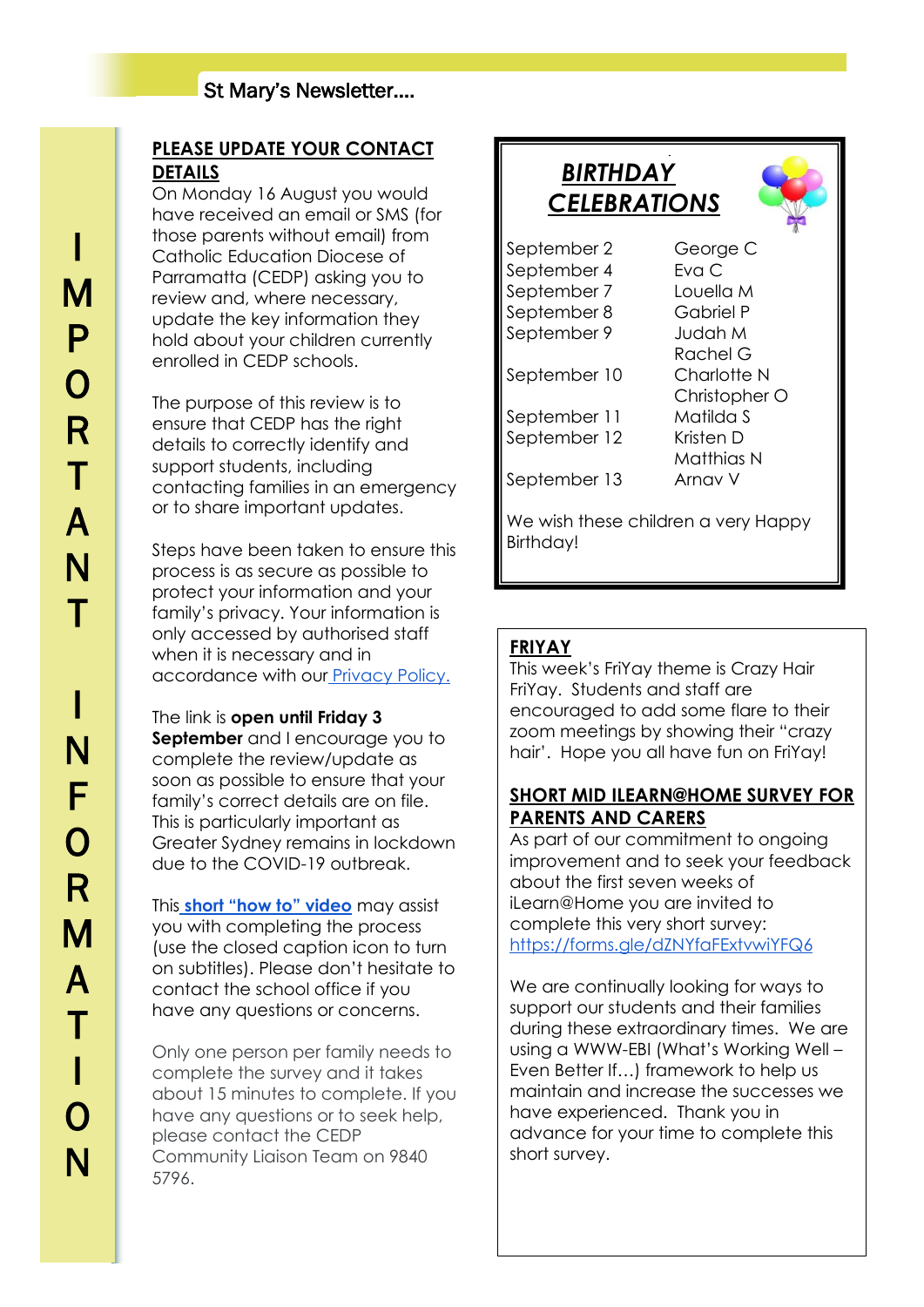

# WELLBEING WEDNESDAY







# FRIYAY

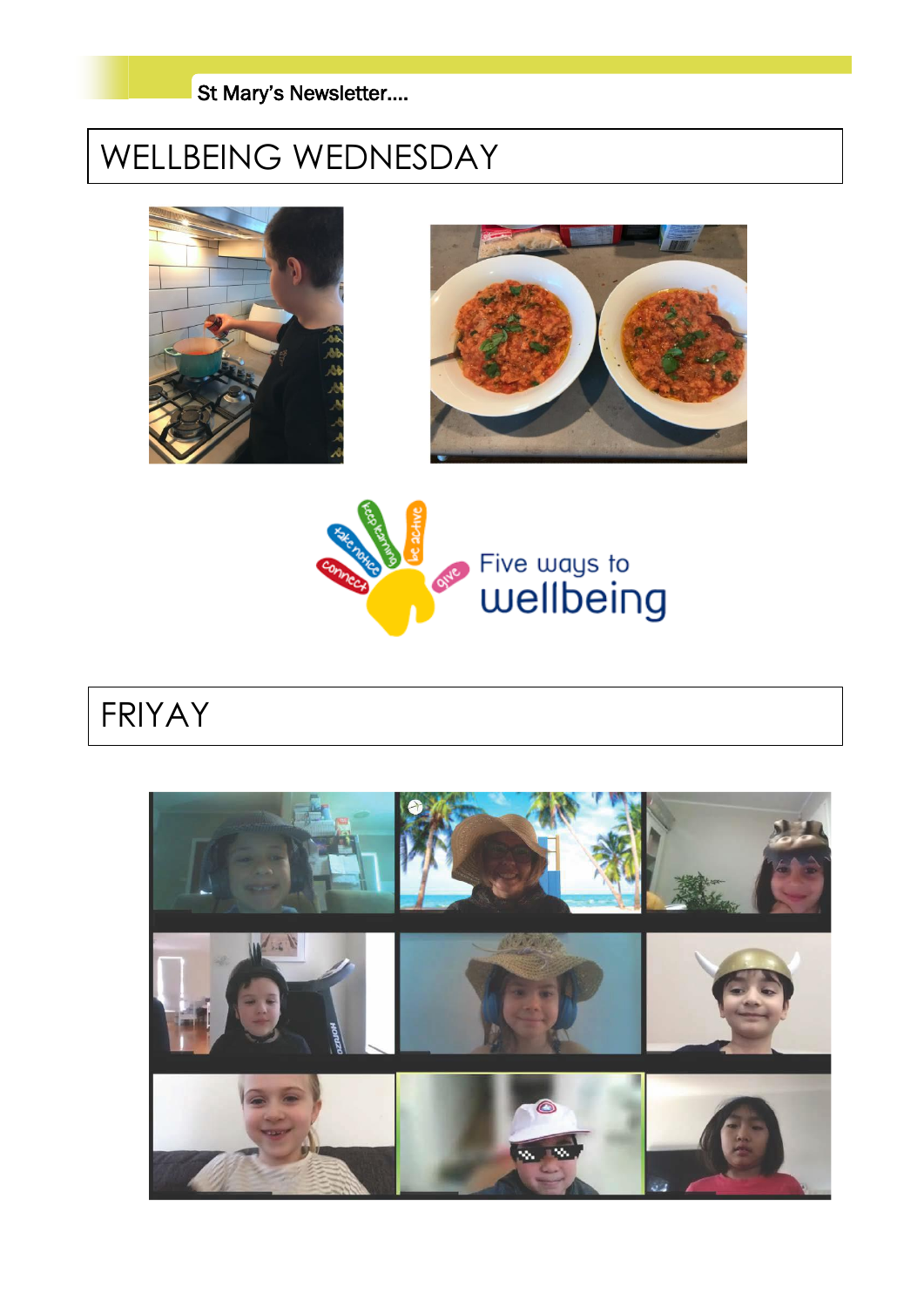## YEAR 2

### **YEAR 2 CINQUAINS IN RESPONSE TO THE FISH THAT COULDN'T CLIMB TREES by STEVE ATTEWELL**

Fish

Red, small. Swimming, saving, teaching Happy, favourite, kind, sad Swimmer

Squirrel Naughty, unkind Climbing, teasing, scrabbling Bad, confident, silly, foolish Learner

Fish

Playful, helpful Swimming, life saving teaching Squirrel's favourite swimming teacher Friend

Squirrel

Mean, furry Taunting, laughing slipping He learned his lesson Creature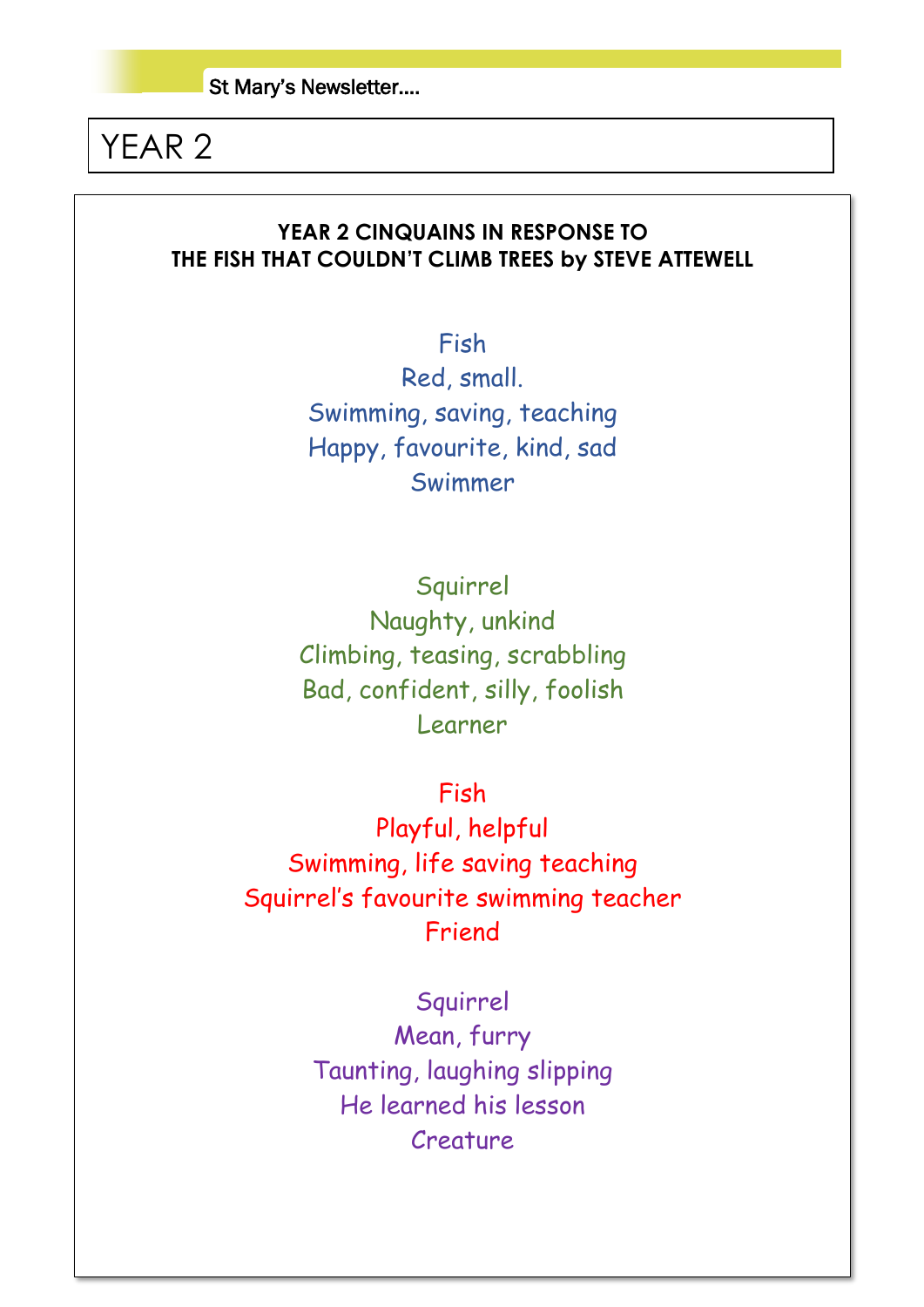### St Mary's Newsletter….

# YEAR 3 BOOK WEEK POSTERS



Isabella C – 3J Harry G – 3J



Gabriella L – 3VR Matilda S – 3J









Paris S – 3J Gabriel P – 3VR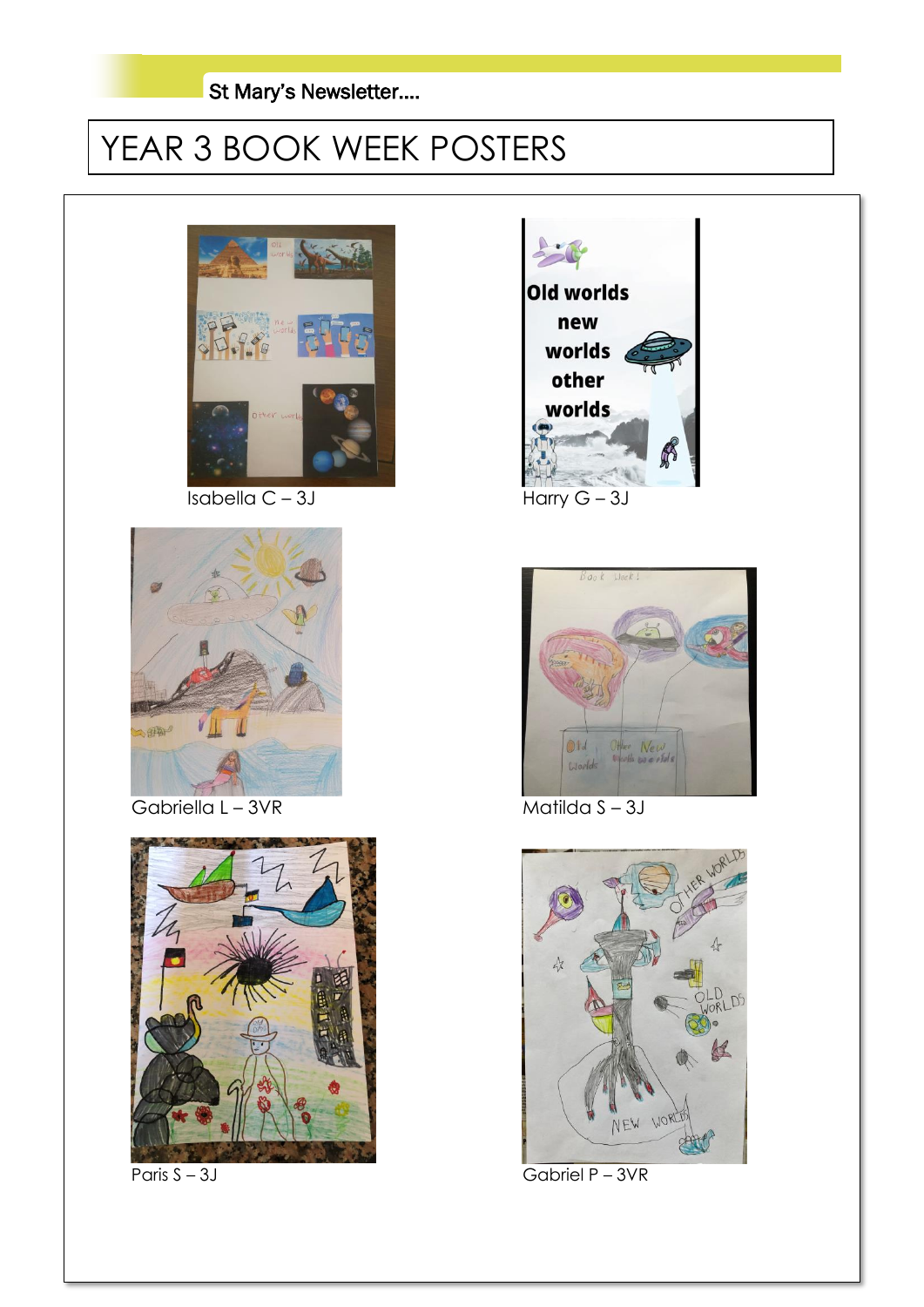### St Mary's Newsletter….

#### **CLASS OF 2016**

Two ex-students from the Class of 2016 were recently elected as part of Our Lady of Mercy College Parramatta's Student Leadership Team for 2021/2022. Congratulations to Olivia Kim (McAuley House Leader) and Tyler Nann (Doyle House Leader).





Olivia Kim **Tyler Nann** McAuley House Leader 2021/2022 Doyle House Leader 2021/2022

#### **CITY OF PARRAMATTA LIBRARIES**

During September, City of Parramatta Libraries is celebrating Spring into Health, a partnership with Western Sydney Local Health District, to share the latest health and wellbeing information for families.

One of the programs is **Healthy snack and lunch ideas for children.** An online 20 minute live presentation for parents providing a range of ideas and practical tips to inspire them to provide tasty options from each of the five core food groups.

#### DATES:

Monday 6th September – 10:30am Tuesday 14th September – 3:40pm Friday 24th September – 10:30am Thursday  $30<sup>th</sup>$  September – 3:40pm

Cost: Free

Bookings required. Bookings and further information about Spring into Health available at <https://www.cityofparramatta.nsw.gov.au/spring-into-health>